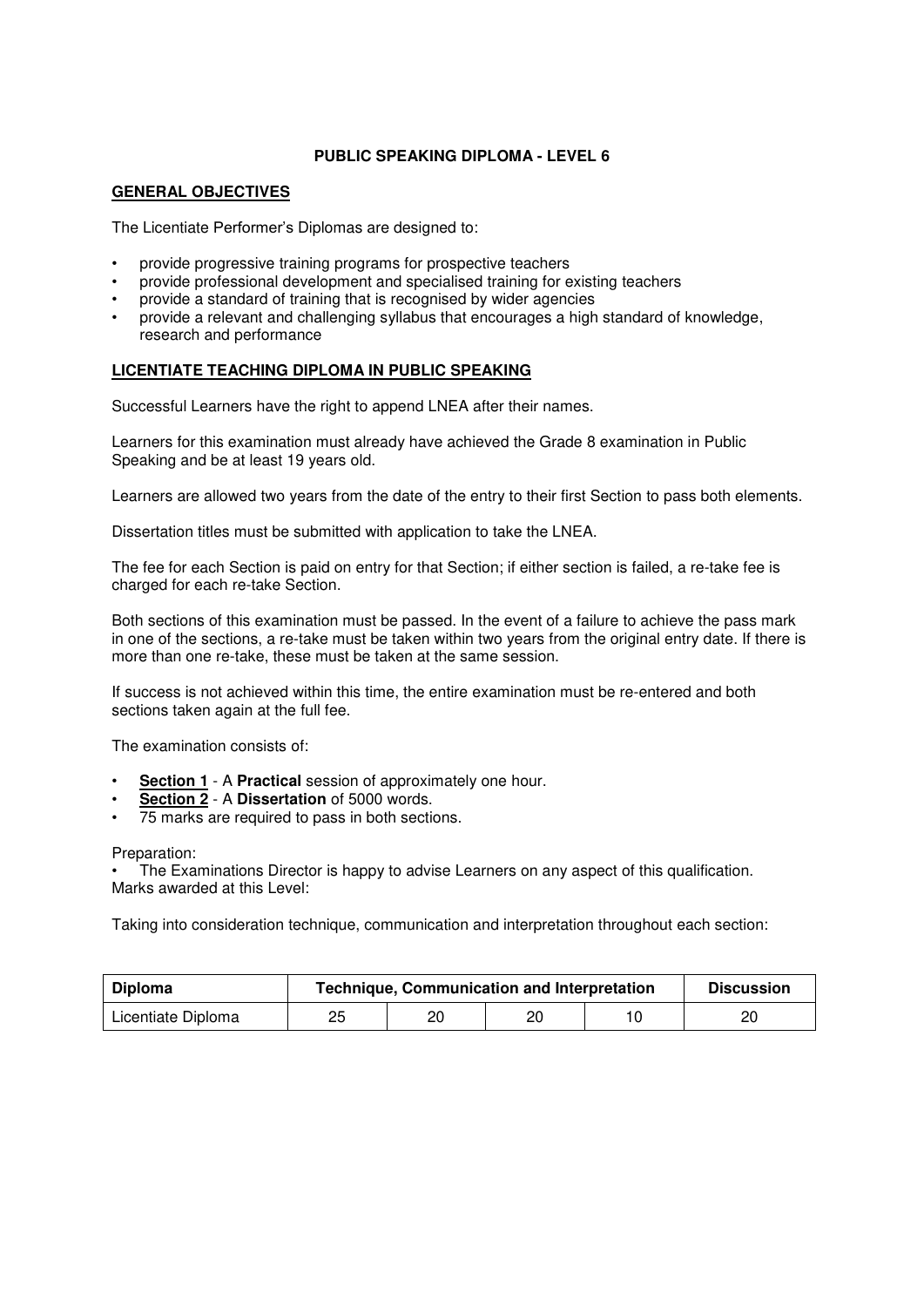# **Section 1 - The Practical**

1. Prepare and deliver a speech on one of the following subjects:

- 1. *"An* evil deed is not redeemed by an evil deed of *retaliation."* Coretta Scott King. *"I* believe that the death penalty is an effective *penalty."* Loretta Lynch. Present your point of view on this subject.
- 2. *"Good* fences make good *neighbours."* Robert Frost. Present your point of view on this subject.
- 3. *"The* earth will not continue to offer its harvest, except with faithful stewardship. We cannot say we love the land and then take steps to destroy it for use by future *generations."* Pope John Paul II. Present your point of view on this subject.

Learners should give brief details of the audience to whom you are speaking and be prepared to answer a question asked by the examiner on the speech. (Time Limit 20 minutes)

2. Prepare and deliver a 'Ted Talk' on a subject of your own choice.

(Time Limit 10 minutes)

3. Prepare and deliver an impromptu speech on one of three subjects given to you by the examiner fifteen minutes before the examination.

(Time Limit 5 minutes)

4. To read at sight a poem and a passage of prose selected by the examiner.

### 5. Discuss with the examiner:

The skills involved in Public Speaking effectively and any aspect of the theoretical syllabus requirements mentioned below, including:

- The speech writing process
- awareness of audience
- effective breath support
- effective vocal communication
- sources of research and reference

# **Section 2 - The Dissertation**

The Dissertation should have as its focus a significant aspect of the art and skill of public speaking, for example, the public speaking techniques of a speaker you particularly admire; audience awareness; voice production. Learners should submit proposed essay titles to Miranda Jacobs, Examinations Director, for approval before commencing work. The Dissertation should be presented in appropriate form:

- Cover Page should include the Author's full name, qualification for which it is presented, date of submission and statement of authentication from both Learner and Teacher;
- Word Processed;
- Times New Roman;
- Size 12 font;
- Single sided A4 pages;
- One and a half line spacing;
- Pages numbered;
- All references and quotations acknowledged using the Harvard Referencing System;
- Word Count which excludes contents page, references, bibliography/webliography and Appendices.

It is expected that both the learner and the learner's teacher will verify in writing the authenticity of the Dissertation by completing a cover page available to download from the New Era website. Plagiarism